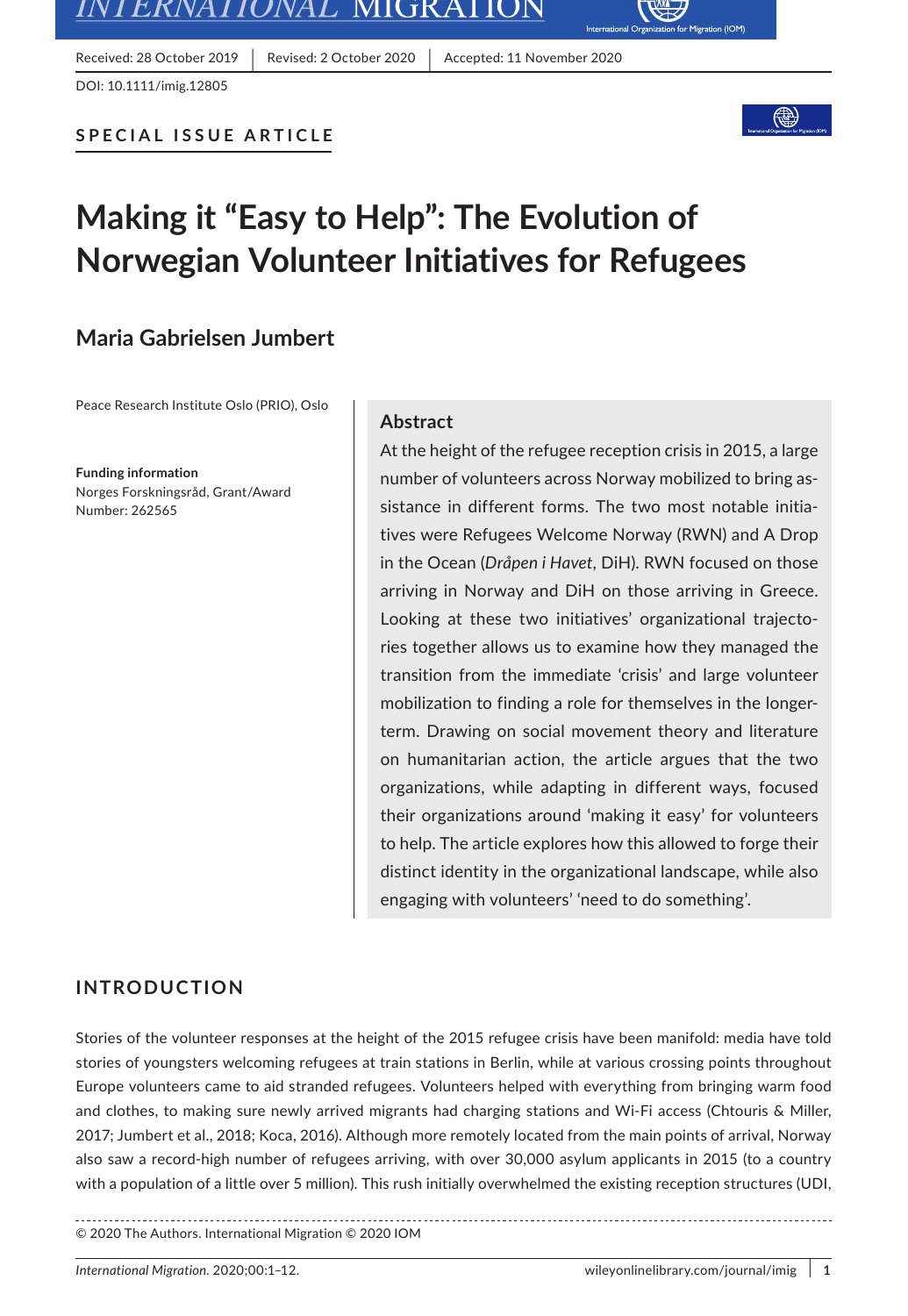2015) and led to a corresponding surge in volunteer mobilization (Bygnes, 2017; Sætrang, 2016). Two of the major volunteer initiatives that emerged were Refugees Welcome Norway (RWN) and A Drop in the Ocean (*Dråpen i Havet*, DiH): the first focused on helping refugees arriving in Norway, and the other developed as an organization sending volunteers to Greece to help those arriving on the islands and, later, the mainland.

At first sight, RWN and DiH (both established in the late summer of 2015) represent a massive solidarity response to the refugees arriving in record numbers. Looking more closely at the initiators' motivations for engaging, it is clear that these initiatives also constituted a reaction to what was seen as a lack of response by the authorities, first and foremost the state but also the established humanitarian organizations like the Red Cross (Jacobsen, 2019; Sætrang, 2016; RWN Interview 1 and 2). Both initiatives are united by references to the political climate as either antagonistic to receiving refugees or merely focused on 'the numbers' (of refugees) that Norway could receive or not, which, in turn, triggered a sense of 'a need to do something'. Upon hearing through the media about the first volunteers at the police registration office at Tøyen in Oslo (Johnsrud, 2015; Sætrang, 2016), many people decided to go there and see what they could do to help – only to discover that many others had done the same and they were all quickly put to work. Similarly, for DiH, a team of sixteen volunteers were ready to go to Greece only a few days after the initiator of the Facebook group had returned to Norway from her first trip, during which she was frequently interviewed in the media. Both initiatives started as small-scale, individual actions that rapidly escalated to large-scale volunteer initiatives, helped initially by media coverage of the refugees' suffering and the first volunteers meeting them and then by rapid social media mobilization. RWN and DiH did not need to actively seek volunteers. Rather it is clear that the initiatives promoted by these individuals came at a moment when their cause hit a powerful nerve in society.

Initial studies of RWN and DiH, mostly in Norwegian, have shown how they emerged and organized (Fladmoe et.al., 2016; Homane, 2016; Sætrang, 2016), but less has been said about how they managed the transition from spontaneous response to established organizations with a specific aim – all the while adapting to changing crisis settings. This article follows the trajectories of these two organizations and examines the different strategies of adaptation that each organization chose along the way. The article draws primarily on the literature about changing understandings of humanitarian aid, including discussions of so-called 'grassroots humanitarianism', which reflect on the boundaries between humanitarian aid and politically oriented engagement. More specifically, I interrogate the lines drawn between humanitarian aid and related concepts such as charity, solidarity, hospitality and human rights movements – a literature that has mushroomed in the wake of civil society responses to the European refugee reception crisis (Carpi & Pınar Şenoğuz, 2019; Rozakou, 2017; Sandri, 2018; Sinatti, 2019; Theodossopoulos, 2016). These manifestations of engagement may spring out of different forms of citizen activism prior to the reception crisis in 2015, or, as Sandri has shown studying the volunteers in Calais, there may be a temporal dimension to this, as many became initially involved with an apolitical and 'humanitarian' motivation, only to become politically engaged after witnessing more closely how the authorities treated refugees (Sandri, 2018; see also Sinatti, 2019). Others suggest that political neutrality in refugee assistance is impossible (Fleischmann & Steinhilper, 2017). Much of the scholarly work on different civil society responses – from initiatives to help refugees in Calais (Sandri, 2018), on the Greek islands (Chtouris & Miller, 2017), in Lampedusa or elsewhere in Italy (Sinatti, 2019; Zamponi, 2017) – have assessed how these initiatives were sparked, the role of emotions (Karakayali, 2017), of visibility (Chouliaraki & Stolic, 2017), and the dynamics in such engagements and what effects they have had on current policies, practices and relations with refugees and other migrants. While several of these studies have addressed the evolution from more neutral 'apolitical' acts (at least self-defined as such by the volunteers) to more politicized engagement (McGee & Pelham, 2018; Vandevoordt, 2019), few of them have sought to understand how the initiatives adapted and 'survived' (or not) with changing forms of crisis and changing access to volunteers.

This article addresses this specific question: How did the two organizations manage the transition to established organizations, balancing between professionalization and the need to adapt to a changing landscape, on the one hand, and preserving their initial purpose and broad appeal to volunteers on the other? To do so, the article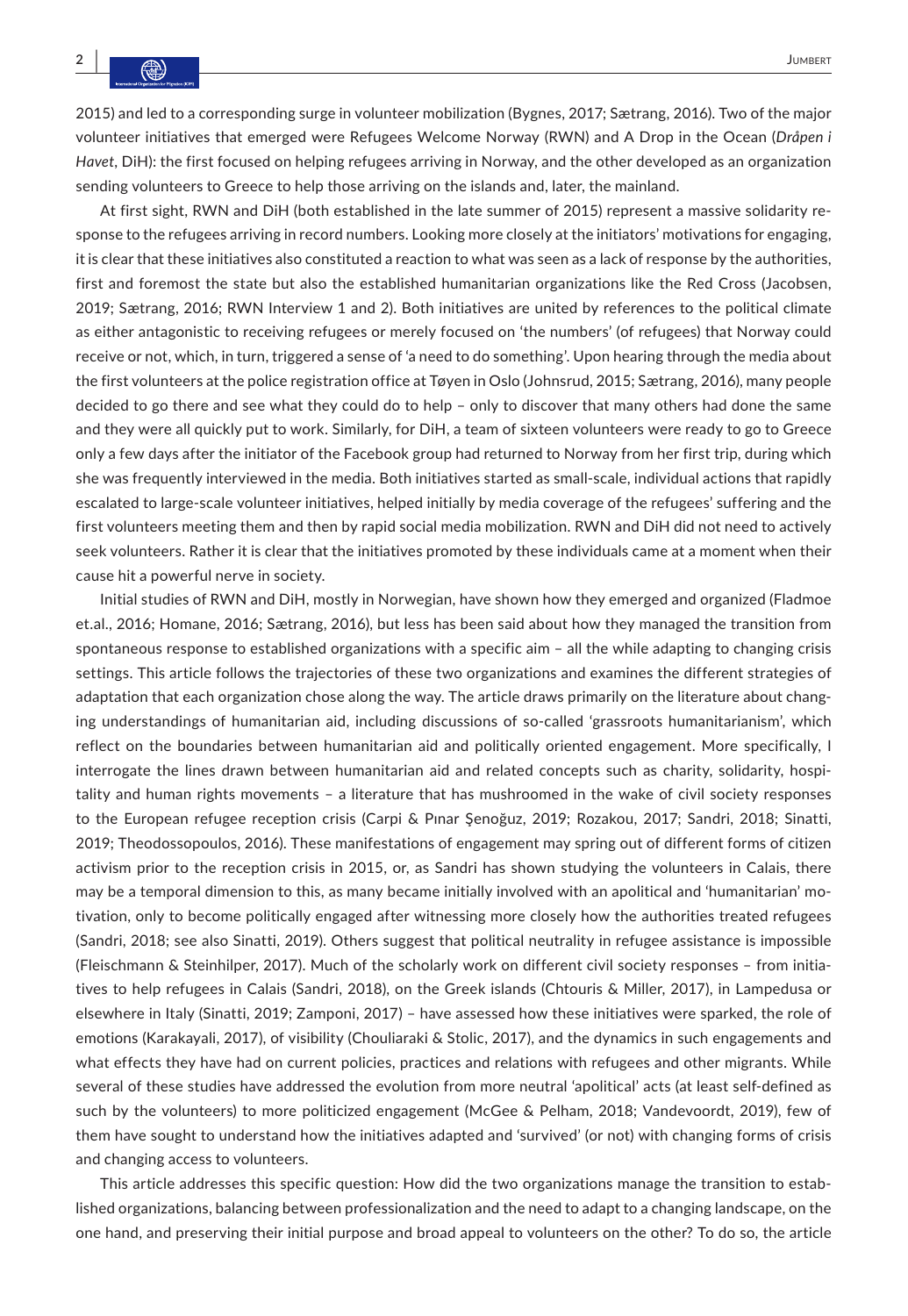also draws on social movement theory and the different stages of social movements. These are identified in the literature as different stages that most movements go through, and the stage of bureaucratization, following the immediate emergence and consolidation ('coalescence') is of particular interest here (Macionis, 2001). The bureaucratization stage is described as a critical one, where the role of the 'organizers' is central, and in which their ability to continue to mobilize and sustain the members' engagement matters for their ability to survive, all the while institutionalizing and formalizing their way of working (Ibid). This article looks specifically at this bureaucratization stage and the role of the organizers, within the two Norwegian organizations, where a tension arises between 'professionalization' vs. a lean volunteer structure. While there may be broad agreement that some form of professionalization is needed, as part of the bureaucratization process, understood in a Weberian sense, leading to more formal structures, hierarchy, division of labour and reduced elements of favouritism, there is also resistance in the two organizations against the idea of becoming too rigid – as if 'professionalism' could remove the flexible character of their aid, and in particular the easy access for volunteers. I argue that in the two organizations' quests to continue mobilizing, they are not only focused on the problem-issue (i.e. ensuring a proper reception of refugees) but also on continuing to 'make it easy' for volunteers to help. As new initiatives in the organizational landscape, both organizations see 'making it easy' as their core strengths.

The article's findings draw on a set of interviews conducted with leading figures from the two volunteer movements and from a continued tracing of these organizations' activities between 2015–2019. The interviewees – four from RWN and four from DiH – were all either key figures in the initiation of the two organizations or volunteers who have come to occupy key roles during the institutionalization phases.<sup>1.</sup> The interviews were conducted in person, mainly between June–October 2019, in Oslo, Norway, with one preliminary interview conducted with a coordinator from DiH in Skaramagas outside Athens, Greece, in October 2017. All interviews were conducted in Norwegian and lasted between one and two hours. I have visited DiH's volunteer facilities twice (in Piraeus in April 2016 and in Skaramagas in October 2017) and have followed both organizations' Facebook groups since 2015. The interviews have been used to identify the various strategies pursued, at individual and organizational levels, and the positions of the organizations in the broader landscape of assistance and the politics of refugee reception. The interview data was first organized in a chronological order, in order to make sense of the sequences of events in the emergence of the respective organizations. I then applied 'versus codes' (Saldaña, 2009) in order to identify concepts, values and ideals about the evolution of the organizations that stand in tension with each other, for example the idea about a lean and flexible volunteer structure vs. formal professionalized structures. This served as an analytical framework to better understand the trajectories of the two organizations. Emerging academic work covering the establishment of these two organizations (composed mainly of detailed reports, and a few MA theses) provides a good insight into the first emergence and consolidation of the two groups.

The article starts by describing how the volunteering emerged, and how the organized responses by RWN and DiH in many ways responded to an expressed 'need to do something' in the face of perceived non-response by established actors. In a second section, I show how the two initiatives established themselves as organizations, while seeking to maintain the lean structure and low threshold for helping that led volunteers to join them in the first place. Finally, the article reviews how the two organizations adapted to changing needs 'on the ground' and how they managed the shift from organizing the initial massive volunteer mobilization to maintaining and recruiting new volunteers.

## **VOLUNTEERING AND THE 'NEED TO DO SOMETHING'**

The volunteer responses to refugees arriving in Europe in 2015 have largely been described as different forms of reactions to what was seen as a lack of response by European governments (Rozakou, 2017; Sandri, 2018; Vandevoordt, 2019). This sense of a lacking response by authorities is echoed in the interviews carried out with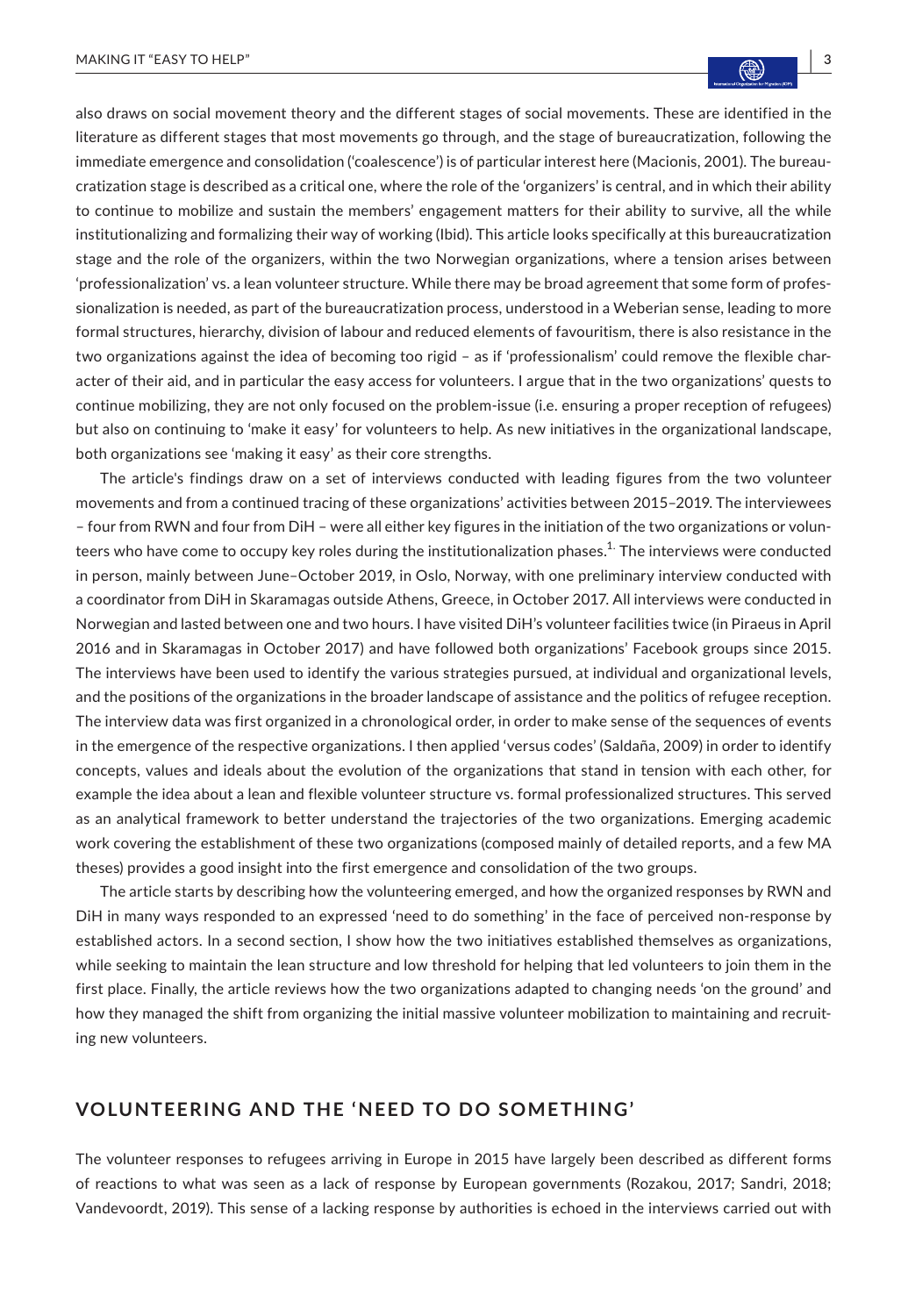the Norwegian volunteers, which in turn fomented a 'need to help', as described by Malkki (2015). RWN started with a small group of artists meeting up at the police registration unit ('PU') in the Tøyen section of Oslo, where all newly arrived refugees and other migrants were required to register. The volunteers saw that the refugees didn't have anything else than the clothes they were wearing and began bringing warm food and clothes (Johnsrud, 2015). After these first acts of helping out were described in the Norwegian daily newspaper, *Dagsavisen*, on 31 July 2015, word of mouth began to spread and more people started going to the PU at Tøyen. From these actions, the Facebook group Refugees Welcome Norway was created, replicating the name that similar initiatives had taken in Germany and elsewhere in Europe. The number of followers in the group soared from 10,000 to 50,000 and then beyond 100,000 over just a few days in late August (RWN Interview 1). Interviewees describe these early days as chaotic as questions poured in about where to meet and how to help. One interviewee describes the initial days as almost out of control: She took responsibility for managing the Facebook page – from answering requests to deleting inappropriate posts – and found it quickly became a full-time job (Ibid). Then there were groups of volunteers who arrived unannounced at the PU, having driven several hours to Oslo, with their cars packed full of clothes and fresh waffles, ready to hand them out and asking: 'Where are the refugees?' (Ibid). There were also many migrants with severe health issues who required medical attention and several volunteers were suddenly cast into a role beyond their capacities, as they escorted the affected to the emergency unit of the hospital. Soon, an RWN Norway – Health group was established on Facebook, gathering doctors, nurses and health workers to coordinate their volunteering (RWN Interview 2 and 4).

Despite the chaotic feel of these early days, many volunteers describe this time as a period where it was made possible for 'anyone' to do something, and they stressed this aspect as the strength of the initiative. The massive attraction of this volunteering can be explained by the fact that the initial acts of helping, through simple things like bringing food, made people feel a form of personal relief: it showed them there was something they could do. In a complex situation understood as a 'crisis', many recounted having felt at a loss about what they could do. The first volunteers in Tøyen set the example, making it easy to 'do something'. Other volunteers would then follow their lead. Another interviewee, who came to have a leading role in the next phase, also recounts people saying, 'This I can do; this I am good at and can contribute with' (RWN, Interview 2). She describes volunteers as experiencing a sense of relief from the feeling of disempowerment they felt when watching the news about the refugee crisis across Europe.

DiH was also in many ways sparked by a sense of a need to 'do something' and as a protest to the current political climate. Trude Jacobsen, the initiator, recounts hearing a debate on the radio in August 2015 discussing the number of refugees that Norway could receive or not. As she writes on her Facebook page close to four years afterwards:

Admittedly, I had seen some pictures of boats arriving in Greece, but what aroused me was a rather tedious debate on the radio. A debate where I realized that for us, here at home, it was just talk about numbers. 3,000? 8,000? No one? How many refugees, on a scale of 0 to 65 million, can we help? As the debate continued, I realized that there was not a single point about the people behind the numbers.

(Jacobsen, Facebook post, 9 August 2019, authors' translation)

DiH began as a Facebook group, to which Jacobsen invited close friends and family to collect clothes and other items to bring with her to Greece. She then went to Lesvos to see what she could do: She knew Greece well, having lived there for nine years, but it was her first time on the island. In a matter of three days, she had 11,000 members in the group, many asking what they could do and wanting to help. A few days after her return, a team of 16 volunteers followed her footsteps: Jacobsen knew the person who she put in charge of coordinating the team, but the rest of the people she did not know. Witnessing the massive needs in Lesvos, and soon after in Chios, Jacobsen's initiative experienced a massive surge in the number of people wanting to help. She quickly realized she needed to spend more time on facilitating and organizing the volunteers in the best way. She took a leave of absence from her work, and never returned (DiH Interview, Jacobsen).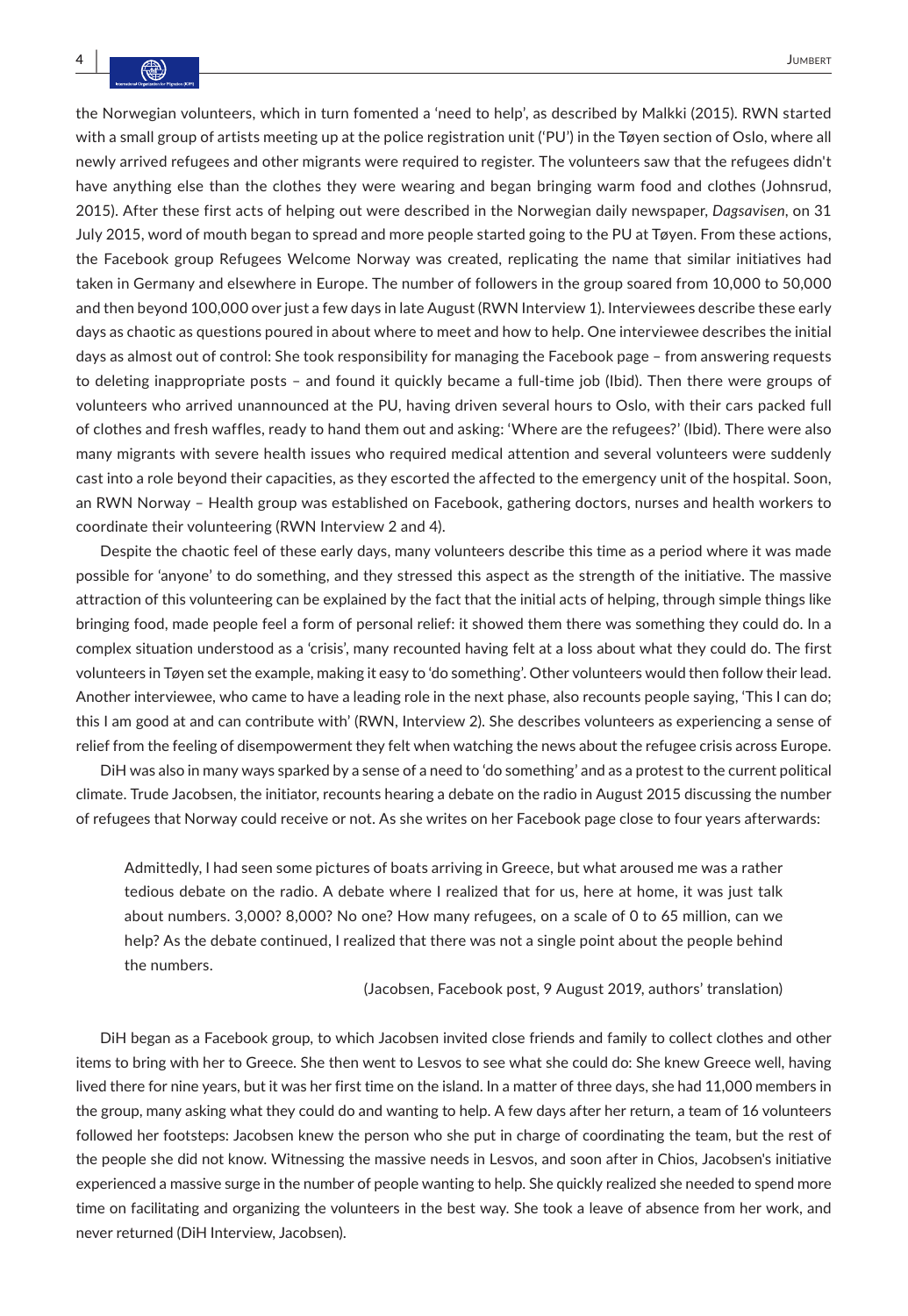For RWN and DiH, it appears that not only did the initiators identify a 'need to do something' to assist refugees, but they also hit upon a larger 'need to help' within the public. Their actions spoke to people who were frustrated by the official discourse and at a loss about 'what to do' and felt 'relief' when seeing that they could do something in their own neighbourhood, and for others, by way of a plane ticket to Greece (easily accessible from Oslo in the summer months). This easily accessible opportunity (to «do something») appears to have been at the centre of the massive mobilization these initiatives experienced.

# **FORMALIZATION WHILE 'MAKING IT EASY' TO HELP**

The two initiatives quickly saw the massive volunteer mobilization as not only a way to fill the void left by governmental agencies or established humanitarian actors, but as their core strength as new organizations in the field. They both developed narratives about pursuing an almost unique moment in history, where 'anyone', 'normal citizens' who had never volunteered before, could engage. This idea is reflected in their mission statements. On DiH's webpage, it says 'We make it easy to help refugees'.<sup>2.</sup> On RWN's page, they highlight that 'it started as a popular movement'.<sup>3.</sup> As we will see here, while both initiatives begin formalizing and building their respective organizations, the mantra of 'making it easy to help' remained central throughout. The mobilization in this early phase was largely organized through social media – mainly Facebook groups who quickly gathered a high number of members – and then reflected 'in real life' by people showing up in given locations to help out. In both instances, they quickly needed to organize the massive amounts of inquiries about helping coming in through the respective groups.

One RWN volunteer recounts having visited the police registration unit once and then deciding to follow the Facebook group. Here, she saw all the messages coming in to the RWN Facebook page and thought 'These people need someone to organize them, they need a project leader' (RWN interview 2). As a project leader herself working in the IT sector, she felt she had something to contribute. She began answering the questions in a systematic manner – copy-pasting answers someone else had given. Most questions focused on where people could deliver clothes and where to meet if they wanted to help. She saw a few others doing the same as her, and soon she received a message saying they had created a separate group – the 'info-group' – where they could exchange information among themselves. Soon they created a dedicated webpage, buying the domain name (rwtn.no), sorting all the information on this site and creating a system to organize the volunteers. After teaming up with the initiators who were helping in Tøyen, she eventually quit her job to dedicate herself to establishing RWN as an organization (Ibid). The interviews show that the organizers themselves act out of a motivation to help those who want to help: 'I thought that when you, perhaps for the first time, want to do something for a refugee, you should at least get a response' (RWN, Interview 2). As another organizer states, a central question in the aftermath of the immediate reception crisis was how to make use of the 'resource it is, that so many want to do something', referring to this groundswell of interest in volunteering as a force for societal change (RWN Interview 3).

The initiator behind DiH similarly and rapidly understood that they needed a system for registering volunteers who wanted to go to Greece and to match the volunteers' availability with the needs and tasks in the two initial locations in Greece. Jacobsen describes her experience from the private sector as highly useful here, as she previously worked in customer relations, facilitating the establishment of a system enabling DiH to quickly respond to those contacting them:

We responded quickly. Some volunteers had contacted other organizations, but didn't get any response. So we came across as more established than we were. We appeared to be professional, to be a grassroots organization.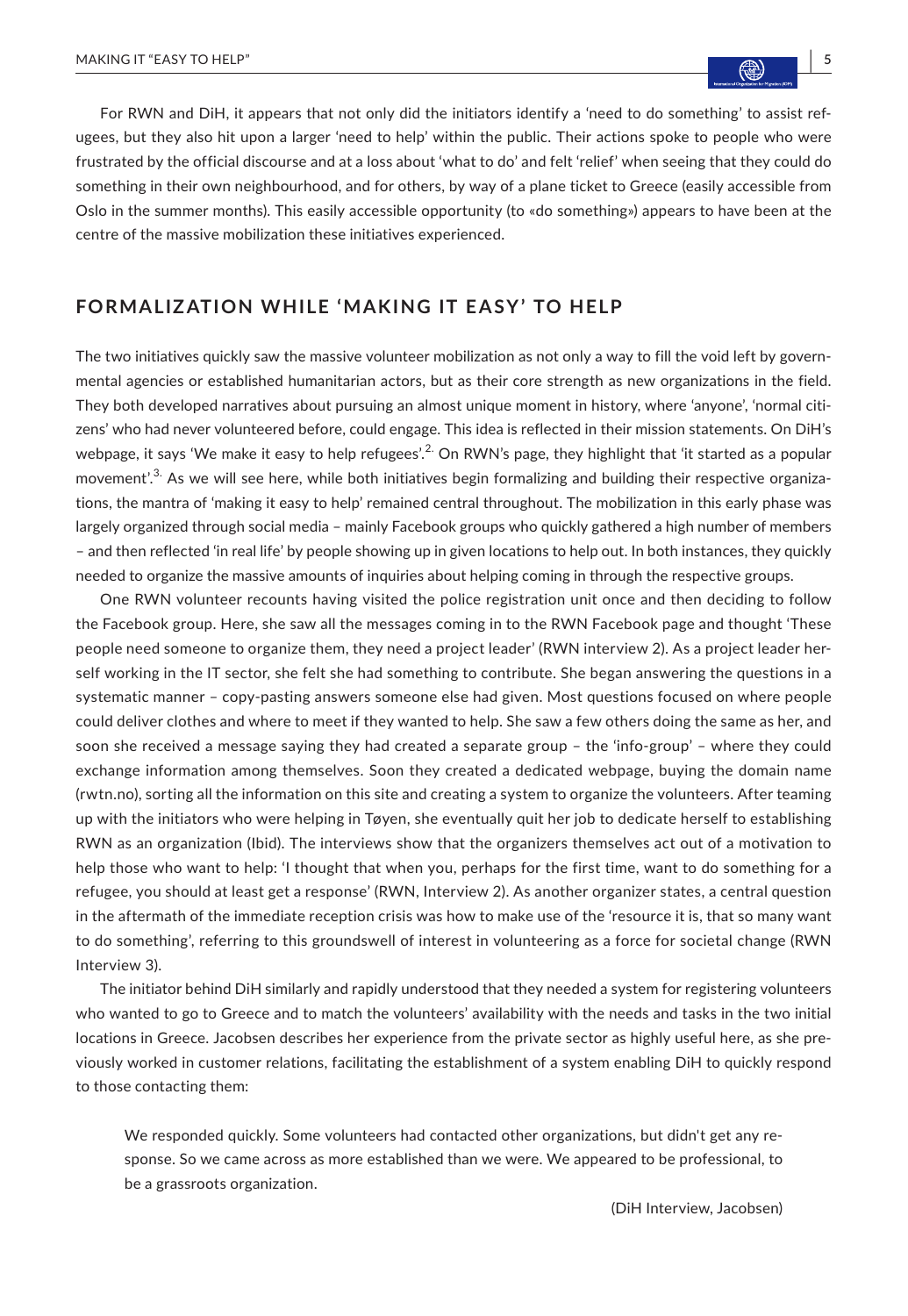Jacobsen also quickly recruited people who were good at communicating through Facebook (DiH, Interview 3). For these volunteers, DiH would also become a largely full-time job (DiH, Interview 1).

In recent years, studies of social movements have shed light on the role of social media, which can be used not only to mobilize attention to a cause, but also to organize meetings and effectively divide tasks (Segerberg & Bennett, 2011; Lim, 2012). Contrary to some solidarity campaigns on social media that remain merely campaigns, the mobilization in favour of refugees arriving in Europe in 2015 was notable for the way it transcended virtual likes and shares and mobilized people who had never volunteered before. The mobilization was so successful that the task of coordinating the large numbers of people who showed up to help or deliver clothes and other items to the refugees became a central and full-time activity in itself.

In the first months, there were almost no restrictions as to who could volunteer, nor any minimum amount of time required to volunteer. RWN volunteers recount a fundamental idea that said anyone should be able to contribute and with any level of time, even if it was only once a month (RWN Interview 2). According to organizers, the profiles of those volunteering were extremely varied, including 'lawyers, writers, artists, many health workers and people with experience from first aid and ambulance drivers' (DiH Interview, Jacobsen). Jacobsen recounts a point in December 2015 when 'there were too many [volunteers], when there were almost more people on the beach waiting for the refugees than the number of refugees' (Ibid). In early 2016, they introduced a minimum age threshold of 25, in response to seeing many of the youngest volunteers having a hard time 'leaving' their missions, as the needs for refugees continued to grow. Later in the spring of 2016, as DiH's activities evolved from first reception at the beach, where the encounters with the refugees were rather brief, to more sustained activities in the established camps, they introduced a minimum duration of 10 days per volunteer stay to provide more continuity of service to the refugees, while still maintaining a low time threshold for volunteer engagement.

The question of duration continued to be a point of discussion for DiH, because as they professionalized, the project coordinators (whose minimum stays were four months) sought to increase time commitments from volunteers to ensure more stability. However, as one of the volunteer coordinators, based in Oslo, says: 'We have kept this [short duration] because it allows us to reach volunteers who would otherwise not have the possibility to go' (DiH Interview 3) and that conforms to the organization's fundamental idea that 'it should be easy to help' (Ibid). Addressing the question of what ensures the two organizations' continued success in mobilizing volunteers comes back to precisely this: both of them, in their bureaucratization, shape their organizations around volunteer mobilization and develop strategies to make it easy for people to volunteer.

# **ADAPTATION STR ATEGIES: SPECIALIZ ATION WITH VOLUNTEERS A S KEY ASSETS**

The central, almost existential, dilemma for many humanitarian organizations is their desire to survive and grow as organizations – to gather more funding to conduct larger and more important interventions, to close the 'humanitarian gap' – all while aiming to eliminate the need for their activities (i.e. that the crisis they are responding to has been resolved). Once RWN and DiH had established as organizations, both also sought to expand their areas of responsibility, and to find more sustainable ways to gather funding. The bureaucratization phase necessarily entailed the formalization of practices and organization. Meanwhile, both organizations maintained their early success in mobilization and carve out a space for themselves in the larger organizational landscape by keeping a low threshold for volunteer engagement and focusing on the needs of volunteers. As multiple RWN interviewees stress, volunteers came to them because there were not 'plenty of courses to take' prior to volunteering, nor were there 'many rules and guidelines' that would constrain their opportunities to contribute to the cause at hand (RWN Interview 2).

Meanwhile, the needs on the ground were changing. In Norway, increased border control, the returning of asylum seekers to Russia, and increased restrictions on family reunification led to quick and sharp decrease in the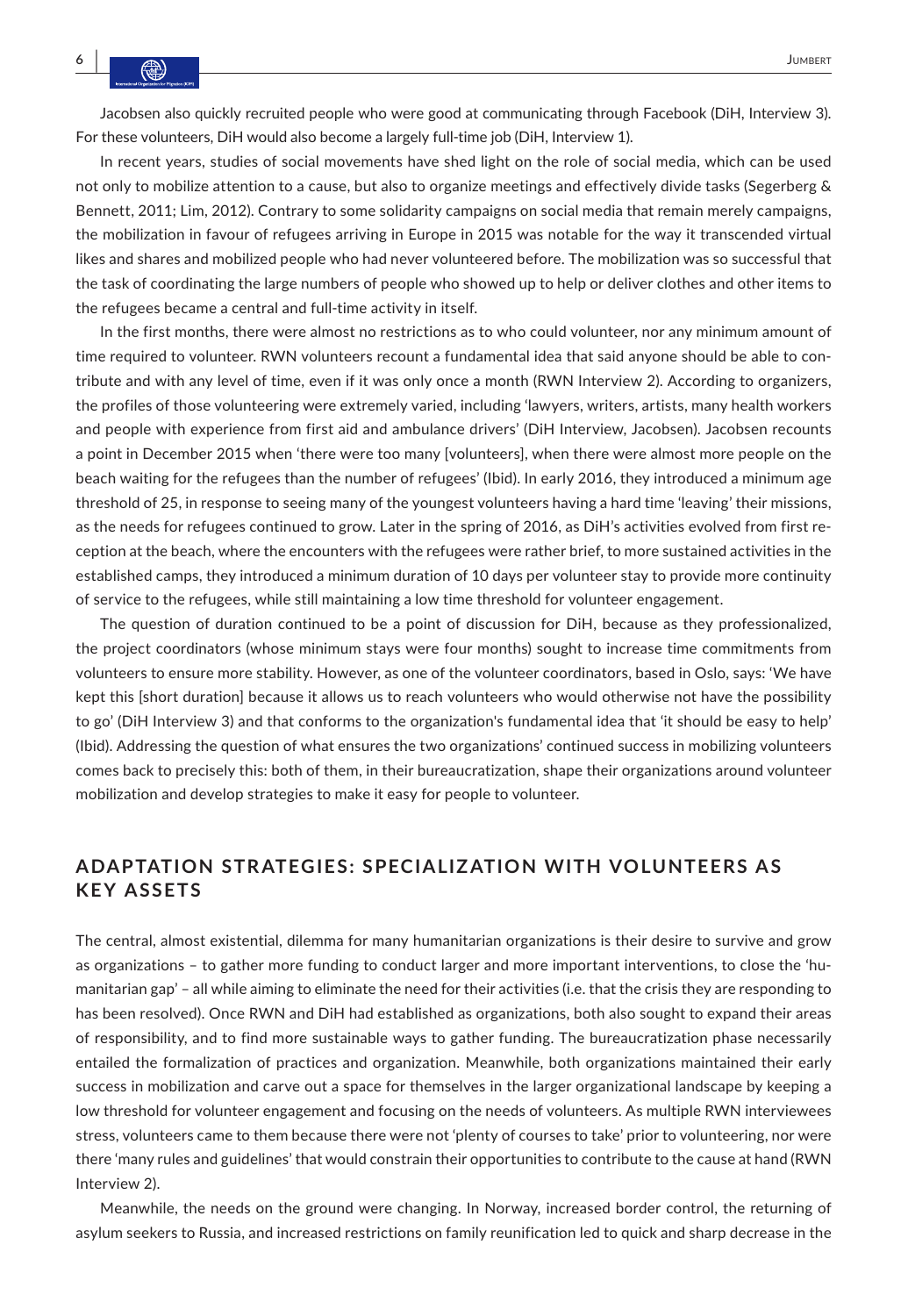number of refugees arriving in 2016 and onwards.<sup>4.</sup> In Oslo, the first 'emergency phase' outside the registration office lasted only a few weeks, until a new reception and registration centre was opened in Råde (just outside Oslo) in mid-October. The reception efforts were then taken over by the Norwegian Directorate for Immigration (UDI), who, in addition to registration, would distribute simple packages of clothes. The local health services were in charge of health checks and emergency needs. The local civil defence unit built the reception facilities, and was in charge of the daily operations of the centre in the beginning.<sup>5.</sup> A few weeks earlier, the Norwegian Red Cross had been asked by UDI to step in and help with housing the refugees.<sup>6.</sup>

This meant that RWN's efforts in Tøyen were no longer needed. RWN then pivoted to provide support to the respective reception centres across the country (established and new), focusing on clothes distribution, language training, cooking course (many of which were provided by refugees), and groups for outdoor activities (RWN Interview 2 and 3). In parallel, those volunteers who had been centrally involved in coordinating the efforts during the first few weeks now focused on building the organization. RWN had already established a board in August 2015, although most of its initial members had changed since then (RWN Interview 1). In this new phase, the RWN board ensured proper representation from all regions of Norway within its ranks and established routines for meetings and communication between the central board and the local chapters (RWN Interview 2).

In Greece, although refugee arrivals declined sharply after the signing of the EU-Turkey deal in March 2016, boats continued to cross in a steady flow.<sup>7</sup>. For the broader European audience, the reduced press coverage after this time presented a false sense that the 'situation' in the Aegean Sea was under control. The work in Greece shifted from reception of refugees on the beaches of Lesvos and Chios to working with refugees in the established camps. At the same time, responses from more established humanitarian organizations $^{8}$  and several Greek organizations and authorities increased (Tsitselikis, 2019). Nevertheless, DiH felt its support was still needed.

These changes in their respective situations (Norway and Greece) naturally affected the number of volunteers presenting themselves to the two organizations. As DiH observed in 2018, there were fewer volunteers approaching them while they continued to see a growing set of needs. In a magazine interview in 2018, Jacobsen stated that while their areas of responsibility were growing, it is becoming more and more difficult for them to gather the funding necessary to do the job. She added, 'We have a wish to go into more areas where there is a need, and to do that, we have to focus on getting enough volunteers'.<sup>9</sup>. In Greece, DiH had established itself as a key actor in several of the camps. In some instances, they were asked to fill certain roles, while in others they had to request access to the camps. While their activities have shifted to a focus on creating meeting places for mothers, activities for children, language courses (in English mostly), and maintaining a 'Drop shop' for clothing donations<sup>10.</sup> (DiH Interview 1), they see a continuing need to develop specific recruitment strategies for new volunteers who are no longer, or to a lesser degree, spontaneously joining the organization.

The recruitment strategies of DiH demonstrate that they know what we can call their 'market of volunteers'. They received most volunteers from Norway in the start-up phase, but quickly drew recruits from many other countries. Mostly likely these latter volunteers surfed the wave of volunteer engagement across Europe, and found DiH to be one of the more accessible organizations for volunteers who wanted to work in Greece. To draw even more from this pool of potential volunteers, DiH signed onto international web platforms, such as Indiegogo, where aspiring volunteers go looking for opportunities. This recruitment work gave DiH steady inflow of new recruits (DiH Interview 3). The organization continued to grow, and in early 2019, the organization hired a part-time volunteer coordinator.

Among their volunteers, many were from younger age brackets (25- to 30-year-olds) often 'seeking a first experience' in the humanitarian sector, but DiH also recruited many senior volunteers (50+ and retirees) with 'several volunteers above 70 years old' (DiH Interview 2). DiH developed two initiatives to match these needs of these groups. For younger volunteers, they launched an internship programme in the summer of 2019. In this programme, volunteers work for nine months at different DiH locations on a variety of tasks. In this way, the organization fills two needs: they tap into a broad group of students who are seeking a first professional experience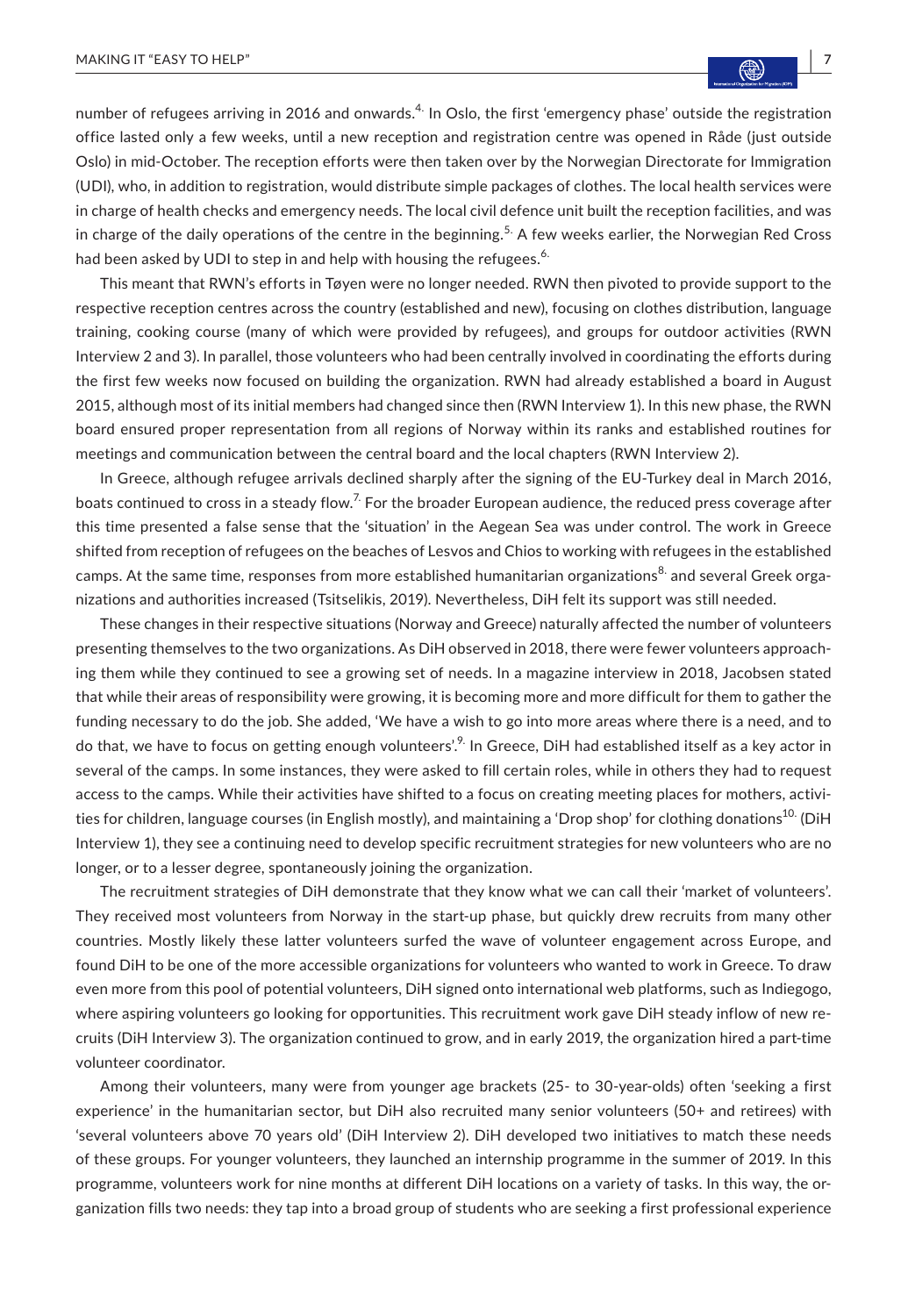they can have approved by their universities.<sup>11.</sup> The internship programme also ensures longer-term engagements (nine months split over three locations) for purposes of continuity. Second, the organization is in the process of developing a special introduction course for more senior volunteers, focusing on the use the social media, smartphone 'apps', and web-based solutions used by DiH, tailored for the senior volunteers who often ask for additional follow up for these tools (DiH Interview, Jacobsen).

For DiH, professionalizing their activities while maintaining their accessibility has been a central focus. Jacobsen says: 'It has become more difficult to become a volunteer. We do require more' (Ibid). As relief efforts have become more organized in Greece, they also need to comply with standards from Greek authorities. These requirements include proving their volunteers are registered in Greece, and that DiH has procedures for requiring police certificates. Jacobsen continues, 'We still want to make it easy to volunteer, that's the fundamental idea' (Ibid). The attentiveness to volunteer needs while formalizing certain practices is also reflected in DiH's move to develop an online preparatory course (launched in summer 2019), which includes ethical guidelines on how to act 'in the field'. A staff member says this course was introduced to allow *the volunteers* to be better prepared for what they will see and experience, and to provide guidance for avoiding undesired behaviour (DiH Interview 3). These developments at DiH appear to come with requirements for formalization from outside (from Greek authorities) and from within (resulting from the necessary bureaucratization phase, once the organization reaches a certain size). The innovative recruitment methods and attention to the needs of different volunteer groups help to maintain the volunteer mass already mobilized and to continue making it easy for new ones to contribute their time and efforts.

In addition to changing their recruitment strategies and volunteer accommodations, both organizations also needed to adopt different strategies in response to changing needs on the ground. As sharply fewer refugees arrived in Norway from 2016 onward, RWN continued to work in reception centres where there were refugees. But as these centres began to close, RWN shifted its focus to more integration-oriented activities organized by the various local chapters, while more centrally placed leaders organized political campaigns, notably against the government's policy of forced returns to Russia from northern Norway (RWN Interview 3). Its Facebook page began to feature more content regarding how refugees are treated in Norway and elsewhere. At the time of writing, RWN still has an active board, and one of its members has indicated that the local chapters constitute a form of 'preparedness' should a new and large inflow of asylum seekers appear in the future (RWN Interview 4). For DiH, although fewer refugees arrived in Greece in 2016 and after, those arriving were mainly stuck there, and as mentioned above, despite other organizations also entering the field, DiH has seen a need for its continued presence. Its adaptation strategy has mainly been to professionalize its aid, specialize in some areas like activities for unaccompanied minors, and coordinate its activities with the other organizations present (DiH Interview 1 and Jacobsen).

# FROM 'BARE HELP' TO POLITICAL ENGAGEMENT AND **PROFESSIONALIZATION**

It is relevant to this discussion to follow how both organizations define their roles, in relation to the state and to the broader field of engaged activism and humanitarian action. While RWN goes in the direction of engaging in political campaigns, while developing local spin-off initiatives, DiH has moved to professionalizing their volunteers, while also engaging in some political lobbying in Norway. The choice of engaging in political campaigns reflects a tension, raised by scholars and practitioners, in humanitarian assistance to refugees: Can humanitarian aid be neutral and impartial, while also aware of the imbalances between the aid provider and recipient (Redfield, 2011; Fleischmann & Steinhilper, 2017; Vandevoordt, 2019)? This tension can be seen in RWN's development, from a desire to be apolitical to a later sense of impossibility to maintain that stance. The RWN volunteer who was in charge of the Facebook group in its early days reflected on the political landscape of the time, and recounts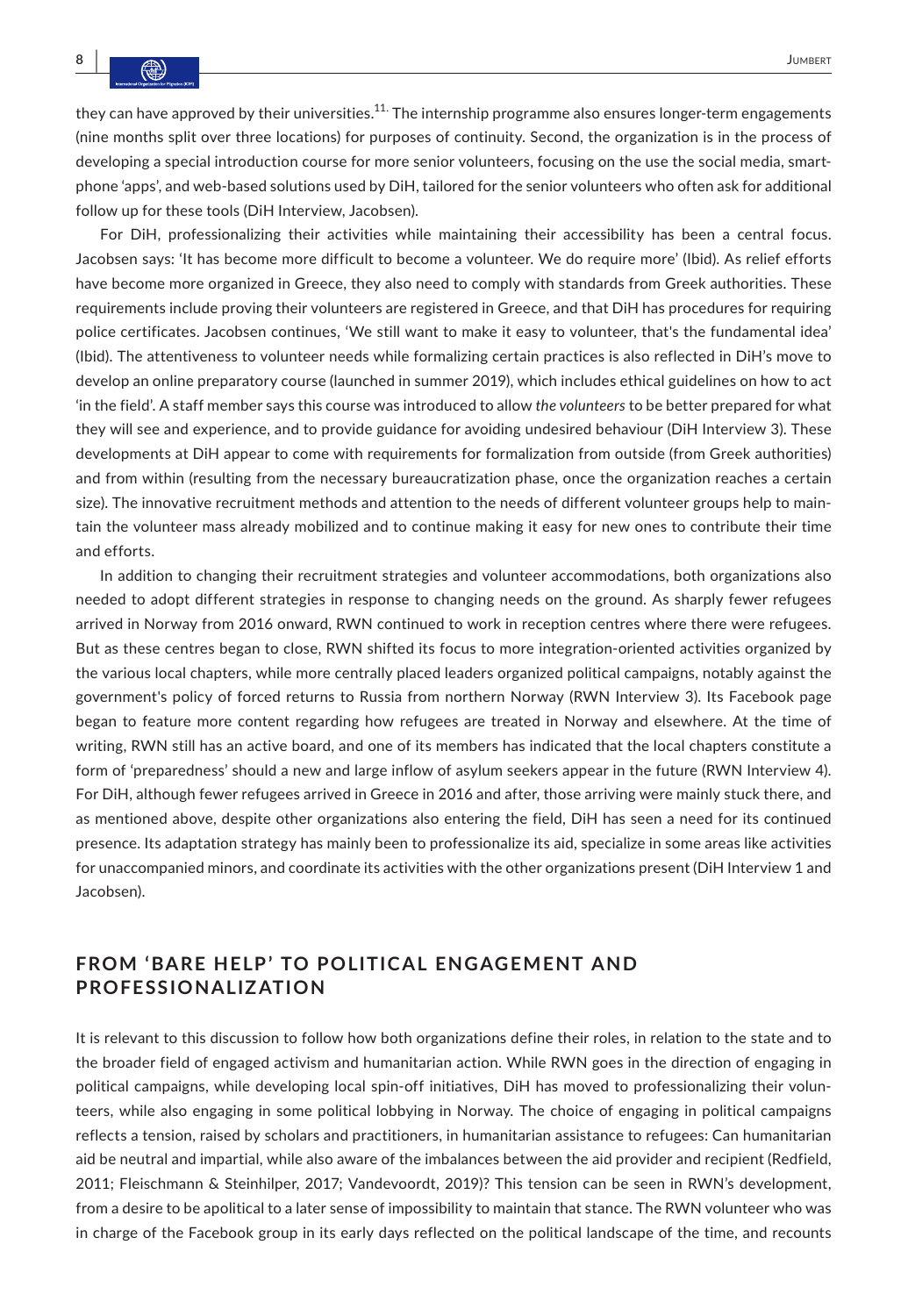how, in the early days, it was important to maintain the organization as an apolitical initiative because they wanted everyone to feel they could contribute, regardless of their political orientation or feelings about the refugee crisis. For this volunteer, that aspect of RWN was also part of the reason he came forward (RWN Interview 1).

However, this quickly became difficult to maintain. Among the volunteers who joined after the first couple of weeks, several saw the situation itself as one in which it was impossible to not also be deeply politically engaged. Some among the first group of volunteers then began to 'fall off' and disengage, seeing the 'political turn' the organization took (RWN Interview 1). Other interviewees who came onboard RWN shortly afterwards do not recount it having been difficult to navigate to find the appropriate (a)political position. One interviewee says their mission in assisting migrants was to 'receive them with respect' (RWN Interview 2), whether the migrants they were helping had a right to stay or even would stay. Although the interviewees said this position was easy to agree with, this is also where RWN's resistance to the state-led reception structure is expressed. As one interviewee explains, even if their mission was simple and straightforward, providing support to refugees made it extremely difficult to 'stay in this' mode of volunteering *without* becoming political (RWN Interview 3). Overall, RWN's turn to invest in political campaigns, and broader efforts to raise awareness about the refugee reception conditions, corresponds with the point in time when their assistance was needed less for the reception refugees. In this light, this might be understood as RWN's tactic to carve out a role for itself.

At the same time, the volunteer mobilization from late summer 2015 laid the ground for a series of new spin-off initiatives. Several of the interviewees mention the RWN chapter in Søndre Nordstrand, where the local chapter has maintained an RWN shop that receives, sorts, and displays donations of clothing for those in need; they are open to anyone in need, not only refugees (RWN Interview 3). One interviewee, no longer active in RWN, is involved in an initiative in her city that offers children the opportunity to participate in a sports activity outside of school (RWN Interview 2). One of the most direct spin-offs from RWN is a Neighbourhood Oslo project, which seeks volunteers to be the point of contact for newly installed refugees in their neighbourhoods (RWN Interview 3).

Facing continuing needs in Greece, DiH has evolved in the direction of professionalizing its volunteers. For example, the organization has increasingly begun to refer to the volunteers as 'humanitarians' (Jacobsen, Facebook post, 21 August 2019). Jacobsen explains this labelling as a conscious choice, which began in summer 2019 and was a way to recognize their efforts: '[The term humanitarian] makes it more professional, volunteering is so broad, but what they are doing is humanitarian aid' (DiH Interview, Jacobsen). Perhaps aided by the geographical distance between DiH's headquarters and the field operations, there appears to be a division of labour between the two, where campaigns directed at Norwegian politicians are developed at the HQ to inform them about the squalid conditions in the refugee camps in Greece and to advocate for Norway to take a larger share of relocated refugees, while fieldworkers evolve into professionalized humanitarians. These changes can also be read as an assimilation over time into a field with the larger and more established humanitarian organizations active in Greece to appear at the same 'level' as these other groups while also cultivating their brand as a volunteer-based organization.

### **DISCUSSION AND CONCLUSION**

The idea of 'cultural framing' is central to understanding how emerging social movements define the problem they wish to confront (McAdam et al., 1996). Among those mobilizing in Norway, many who volunteered 'framed' the situation as a result of the state's inadequate response to the refugee crisis, and, by extension, the lacking response of established humanitarian organizations, whether international or national ones. This lack of adequate response from established authorities (state and non-state) has been described elsewhere in the humanitarian literature, most prominently in Malkki's study of humanitarians working for the Finnish Red Cross (2015). Her contribution situates the concept of 'humanitarian assistance' in the societies sending humanitarian aid workers,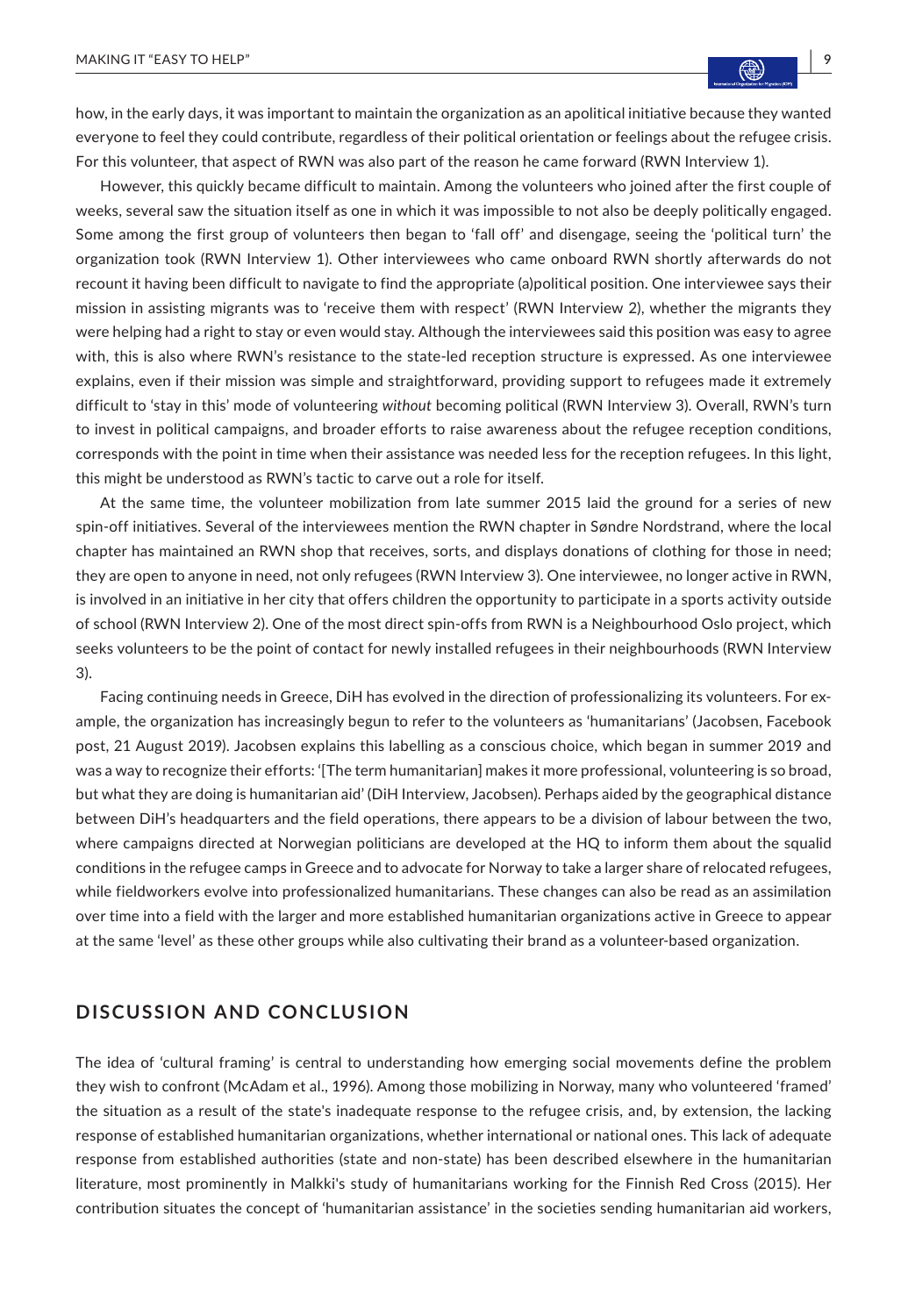to understand what she sees as the 'need to help', thereby moving the gaze away from the intended recipients of aid – who are in different ways merely 'imagined' by the aid workers. In the case of the volunteers who mobilized in Norway in 2015, many were moved precisely by the easily accessible means to help, satisfying different 'needs to help' and to 'do something' for the newly arrived refugees. The idea that those needing assistance are no longer far away, but 'here' (whether in their own Norwegian neighbourhood or 'here' as in Europe), was also a strong mobilizing element.

As the two organizations sought to establish and outlast the immediate spontaneous mobilization phase, they also had to adapt to changing needs 'on the ground'. Despite a drastic reduction in the number of refugee arrivals and public authorities or state-mandated organizations such as the Norwegian Red Cross stepping up taking charge of the reception infrastructure, RWN sought to pursue its activities, just taking different forms – moving from emergency oriented assistance to integration activities on the one hand and political lobbying on the other. And despite the increased role of more established humanitarian organizations, along with the reduced, but still continued arrival of refugees and other migrants, DiH also saw a continued need for its presence and services. Professionalizing became a strategy for DiH to gain legitimacy among other humanitarian actors and local authorities, while its flexible and volunteer-oriented character allowed it to both to continue recruiting volunteers – essential for the operation of their activities, but also to develop its distinct character, filling a role that few others did. While RWN and DiH quickly filled a gap that exists at the start of the crisis, the organizers saw there was something in their way of responding that had a broad appeal: a low threshold for helping, accessible to almost anyone. Their initiatives were thus not only a reaction and a critique to an unresponsive formal system of humanitarian aid, but also served as a response to what was being felt among many as a sense of being at a loss about 'what to do' and a 'need to do something'. These initiatives provided an easily accessible way of 'doing something', by opening up for untrained and short-time engagement. While some showed this engagement by travelling to Greece for different time periods, others could engage 'at home', in their own city and even neighbourhood, contributing with their own time and resources, by as little or as much as they could. The very idea that every little contribution counts then becomes a core value, where the added value is more than the sum of every benevolent act: as RWN says, it is 'a popular movement', reflecting the broader societal change that is hoped for through this engagement. DiH on its side has conducted an internal assessment studying previous volunteers' changed behaviour and attitudes upon return to Norway, showing that many of them continue mobilizing others to also engage, and several have started new local initiatives or become politically involved (Mogstad & Haugan, 2020).

While adopting different strategies in their bureaucratization processes, they also address their individual needs by coordinating with or complementing other, more established actors. As such, RWN and DiH, in different respects, become part of the larger 'system' they were initially formed in reaction to. This balance between institutionalization and maintaining a broad appeal towards volunteers is sometimes presented as requiring a choice between mobilizing against the established system, or becoming part of it, a tension which appeared in several interviews for this article and also appears in the literature (Rozakou, 2017; Sætrang, 2016; Sandri, 2018). These two Norwegian organizations show us that they can gradually become entrenched in the larger system, while operating based on volunteers, and create a new element in the organizational landscape, carving out their own space in the process. In other words, while absorbed in the larger system and reception infrastructure, volunteering is not only their trademark, it is also what distinguishes them from other organizations, and as such, becomes their survival strategy. As a scope for further studies, this point raises the question of the extent to which they contribute to uphold the systems of care and control (Ticktin, 2011), which they initially mobilized in reaction to. Whether this is the case or not, preserving the focus on volunteering, nevertheless, has the effect of maintaining an image of organizations resisting the system.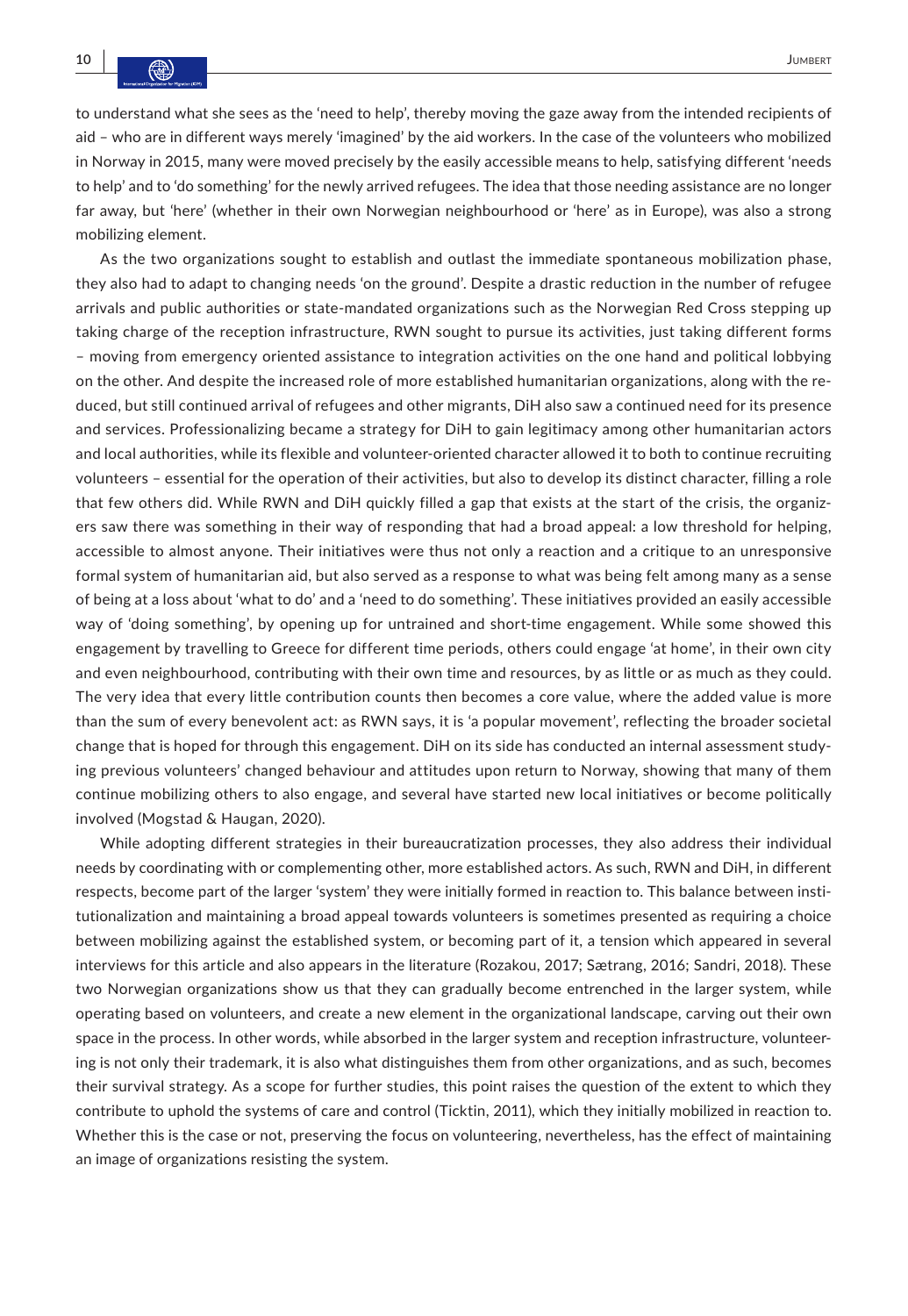# **Peer Review**

The peer review history for this article is available at <https://publons.com/publon/10.1111/imig.12805>.

#### **ENDNOTES**

- 1. The interview subjects have all been anonymized, except for the leader of A Drop in the Ocean, for whom it would be impossible to anonymize due to the visibility of her role. She has also approved using her name in citations here. The RWN movement is different, with different leaders involved in different rounds. The focus was set on interviewing those who have played central roles in the organization of the two movements and are able to speak about the strategies of adaptation and survival, which is my central focus. The various motivations of volunteers have for joining have been covered in some of the initial studies, and also merit becoming the focus of a broader mapping, which is beyond the scope of this article.
- 2. <https://www.drapenihavet.no>(accessed 25 October 2019) The English version of the webpage says: 'We help people help refugees', but the Norwegian version includes the idea of 'making it easy'.
- 3. <http://rwtn.no>(accessed 25 October 2019).
- 4. The Norwegian Directorate of Immigration reported an 89 per cent decrease in the number of asylum applications in 2016, compared to the previous year. The number of applications in 2016 was the lowest since 1997. [https://www.udi.](https://www.udi.no/en/statistics-and-analysis/annual-reports/tall-og-fakta-2016/faktaskriv-2016/hvor-mange-sokte-om-beskyttelse/) [no/en/statistics-and-analysis/annual-reports/tall-og-fakta-2016/faktaskriv-2016/hvor-mange-sokte-om-beskyttels](https://www.udi.no/en/statistics-and-analysis/annual-reports/tall-og-fakta-2016/faktaskriv-2016/hvor-mange-sokte-om-beskyttelse/) [e/](https://www.udi.no/en/statistics-and-analysis/annual-reports/tall-og-fakta-2016/faktaskriv-2016/hvor-mange-sokte-om-beskyttelse/).
- 5. N. Johnsrud, N. Fredriksen, K. and Strømnes, K.T., 'Her skal flyktningene tas imot' (*Here is where the refugees will be received*), *Dagsavisen*, 7 October 2015,<https://www.dagsavisen.no/oslo/her-skal-flyktningene-tas-imot-1.418215>
- 6. Sigurjonsdottir, S. 'UDI har bedt Røde Kors i Oslo huse 60 asylsøkere i natt' (*UDI has asked the Red Cross to house 60 asylum seekers tonight*), *Aftenposten*, 7 October 2015.
- 7. While 1 million arrived on the Aegean islands in the 12 months before 18 March 2016, 26,000 arrived on the islands in the 12 months after, and a total of 84,210 in the 33 months after. ESI Core Facts, [https://www.esiweb.org/pdf/ESI%20](https://www.esiweb.org/pdf/ESI core facts - EU-Turkey Statement three years on - 15 April 2019.pdf) [core%20facts%20-%20EU-Turkey%20Statement%20three%20years%20on%20-%2015%20April%202019.pdf](https://www.esiweb.org/pdf/ESI core facts - EU-Turkey Statement three years on - 15 April 2019.pdf)
- 8. For example, to name a few: UNHCR, UNICEF, Doctors without Borders MSF, Doctors of the World MDM, the Red Cross, the International Committee of the Red Cross and the International Rescue Committee.
- 9. Helgesen, S., 'Det er viktig at folk ikke glemmer at vi fortsatt finnes' (*It is important that people do not forget that we still exist*), KK, 4 March 2018 (authors' own translation of the quote in text) [https://www.kk.no/livet/det-er-viktig-at-folk](https://www.kk.no/livet/det-er-viktig-at-folk-ikke-glemmer-at-vi-fortsatt-finnes/69431079)[ikke-glemmer-at-vi-fortsatt-finnes/69431079](https://www.kk.no/livet/det-er-viktig-at-folk-ikke-glemmer-at-vi-fortsatt-finnes/69431079)
- 10. Organized as a regular clothing shop, with clothes donations, where camp residents can shop for a given credit.
- 11. Interview with coordinator at the Oslo office explains that there has been an increase in those seeking to do an internship with them.

### **REFERENCES**

Bygnes, S. 2017 "Welcome to Norway!", *Journal of Welfare Research*, 20(4): 286–301.

- Carpi, E. and H. Pınar Şenoğuz 2019 "Refugee hospitality in Lebanon and Turkey. On making 'The Other'", *International Migration*, 57: 126–142.
- Chouliaraki, L. and T. Stolic 2017 "Rethinking media responsibility in the refugee 'crisis': A visual typology of European news", *Media, Culture & Society*, 39(8): 1162–1177.
- Chtouris, S. and D.S. Miller 2017 "Refugee flows and volunteers in the current humanitarian crisis in Greece", *Journal of Applied Security Research*, 12(1): 61–77.
- Fladmoe, A., S. ætrang, I. Eimhjellen, K. Steen-Johnsen and B. Enjolras 2016 "Nordmenns bidrag i flyktningsituasjonen 2015/2016" (Norwegians' contributions in the refugee situation 2015/2016), Report from Senter for forskning på sivilsamfunn og frivillig sektor (Centre for research on civil society and the volunteer sector), [https://www.regje](https://www.regjeringen.no/no/dokumenter/rapport-nordmenns-bidrag-i-flyktningsituasjonen-20152016/id2512346/) [ringen.no/no/dokumenter/rapport-nordmenns-bidrag-i-flyktningsituasjonen-20152016/id2512346/](https://www.regjeringen.no/no/dokumenter/rapport-nordmenns-bidrag-i-flyktningsituasjonen-20152016/id2512346/) (Accessed 30 September 2020).
- Fleischmann, L. and E. Steinhilper 2017 "The myth of apolitical volunteering for refugees: German welcome culture and a new dispositif of helping", *Social Inclusion*, 5(3): 17–27.
- Homane, I.M.2016"Velkommen til Norge: En studie av Refugees Welcome to Norway og Refugees Welcome to Vest-Agders kommunikasjon i sosiale medier" (*Welcome to Norway: A study of the communication of Refugees Welcome to Norway and Refugees Welcome to Vest-Agder in social media*). MA Thesis. University of Agder.